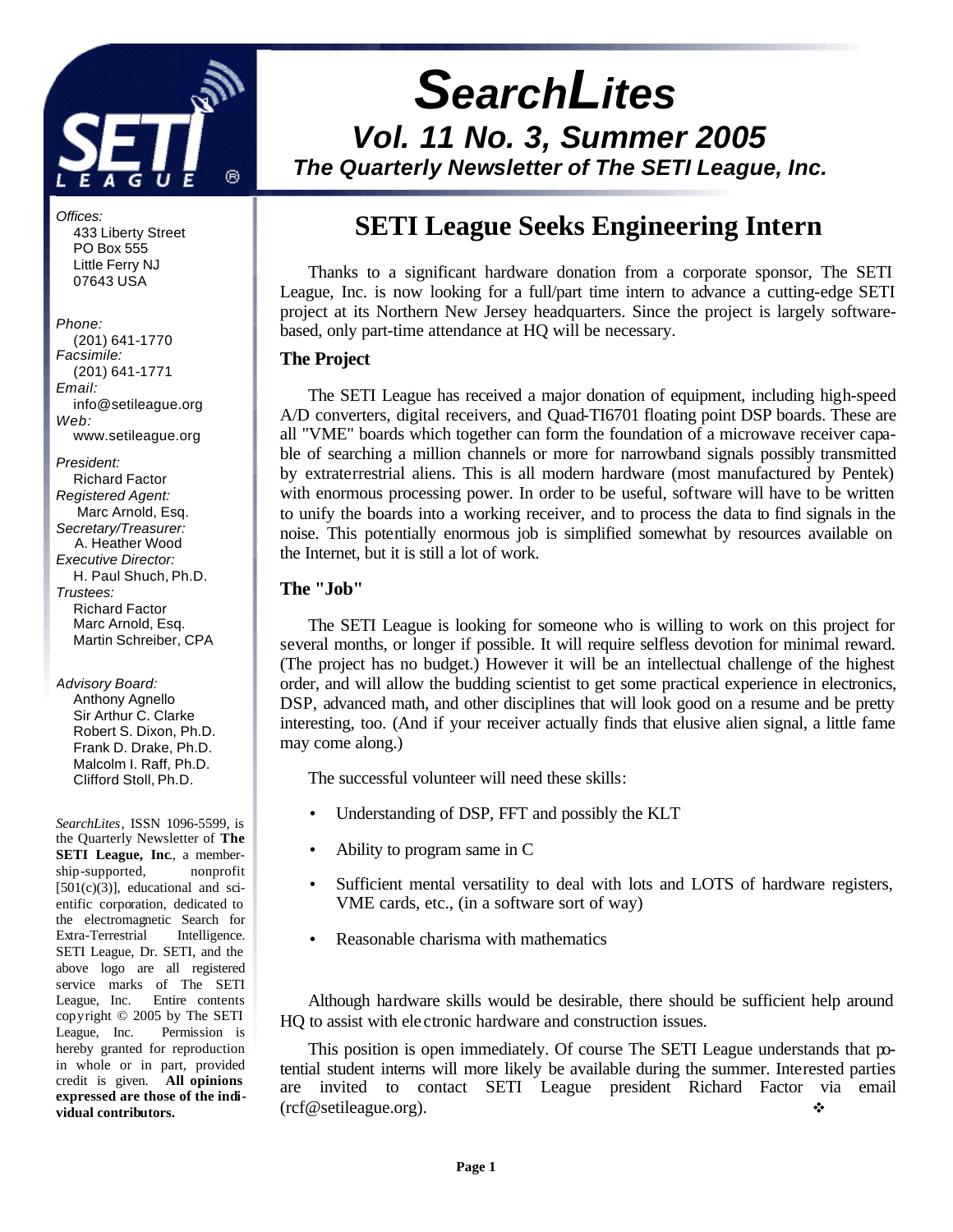*Awards Announcements:*

# **California Amateur Receives SETI Technical Award**

**TRENTON, NJ.., 17 April 2005 --** The SETI League, Inc., grassroots leader in the privatized Search for Extra-Terrestrial Intelligence, has awarded its highest technical honor to a prominent California radio amateur. Retired engineer James Brown of Del Mar, CA, also known by his amateur radio callsign W6KYP, has received the coveted Giordano Bruno Memorial Award for 2005, honoring his significant technical contributions to amateur SETI science. The award was announced at The SETI League's annual membership meeting today at The College of New Jersey.

Brown was one of the first amateurs in the world to build a radio telescope dedicated specifically to the search for intelligent life in space. Begun in 1978 (sixteen years before the formation of the nonprofit SETI League), Brown's SETI station was powered by Zeke, a computer he built himself before personal computers became commercially available. Brown is now an active participant in The SETI League's *Project Argus* all-sky survey, and has written extensive astronomical, coordination, and signal analysis software, which he freely shares with other SETI League members worldwide through his seti.net website. When notified of the award via telephone this morning by Awards Commitee chairman David Ocame, Brown was in the middle of running tests of his Remote SETI Client, which will allow SETI League members around the world to operate participating radio telescopes remotely via the Internet.

The Bruno is awarded annually for significant contributions to the art and science of SETI. It is dedicated to the memory of Giordano Bruno, the Italian monk burned at the stake in 1600 for postulating the multiplicity of inhabited worlds. This award was first suggested by sociologist Donald Tarter, at a SETI dinner held at the American Association for the Advancement of Science meetings in Atlanta on Feb. 17, 1995 (coincidentally the 395th anniversary of Bruno's death). Past recipients include physicist Dr. D. Kent Cullers, WA6TWX; software volunteer Daniel Boyd Fox, KF9ET; English amateur radio astronomers Trevor Unsworth, G0ECP, and Ken Chattenton, G4KIR; Australian coordinator Noel Cedric Welstead, VK4AYW; photonics engineer Dr. Stuart Kingsley, German amateur radio astronomer Peter Wright; DJ0BI; Italian space scientist Dr. Claudio Maccone; SETI pioneers Dr. Philip (W8FIS) and Phylis Morrison; and Italian radio astronomer Dr. Stelio Montebugnoli. v

# **SETI League Announces 2005 Best Ideas Awards**

**Mountain View, CA.., 19 March 2005** -- The editors of The SETI League's scholarly journal Contact In Context tonight recognized three individuals for major contributions to the SETI literature. Honored with "Best Ideas Awards" this year at the annual CONTACT conference were conference organizers Jim Funaro and Joel Hagen, and science author Gerald D. Nordley. CONTACT, an informal gathering of artists, authors, educators, and social scientists, as well as SETI enthusiasts, has been held annually since 1983, but this is the first time their conference has hosted the Best Ideas Awards.

"The earliest Best Ideas Awards went to authors for a particular book or paper," stated Contact in Context editor Prof. Allen Tough. "Last year we expanded our scope. We chose The SETI League's entire website because it provides a nourishing forum for fresh bold ideas. This year we chose an entire conference." He then recognized Funaro and Hagen for their two decades of dedication and leadership, as founders and organizers of the popular CONTACT meetings. "The annual CONTACT conference is the best conference on this planet as a forum for innovative new ideas related to SETI and contact," noted Tough.

Nordley, a real-life rocket scientist, publishes extensively in the technical literature under his own name, and writes science fiction under the thinly disguised pseudonym of G. David Nordley. He received the journal's first Lifetime Achievement Award, for his extensive body of work in support of the efforts to achieve interstellar contact. Over the years, Nordley has produced poetry and paintings as well as technical articles, short stories, and a book. "He is widely known for his prompt, precise, blunt email messages whenever he detects thinking that is sloppy, unduly narrow, or short-term. He makes us think big," said Tough.

# **SETI League Presents Annual Service Award**

**Mountain View, CA.., 17 March 2005** -- This evening, the nonprofit SETI League, leaders in a global search for extraterrestrial intelligence, recognized one of its key volunteers for extraordinary service to the grassroots, nonprofit organization's educational and scientific mission. University of Kentucky Prof. Robert Lodder was honored at a private awards dinner held in conjunction with the annual CONTACT conference at the NASA Ames Research Center.

Lodder, one of The SETI League's earliest members and staunchest supporters, received the fourth annual Orville N. Greene Service Award, which honors the memory of patent attorney and SETI League co-founder Orville Greene. Rob Lodder has served as a SETI League volunteer Regional Coordinator, and as a member of the group's Strategic Planning Committee. He and his students built and operate an active Project Argus radio telescope, and have been working on technology to assist members in getting involved in Optical SETI. Lodder serves as founding editor-in-chief of Contact In Context, The SETI League's online peer-reviewed scholarly journal. He has participated in every one of The SETI League's annual SETICon Technical Symposia, and helps to administer and present Contact In Context's annual *Best Ideas* awards. "Especially now that we are an all-volunteer organization," noted Dr. H. Paul Shuch, the group's volunteer Executive Director, "The SETI League's success and very survival depend upon such stellar contributions of time, talent, and energy as Rob Lodder has long demonstrated. He sets the standard for us all."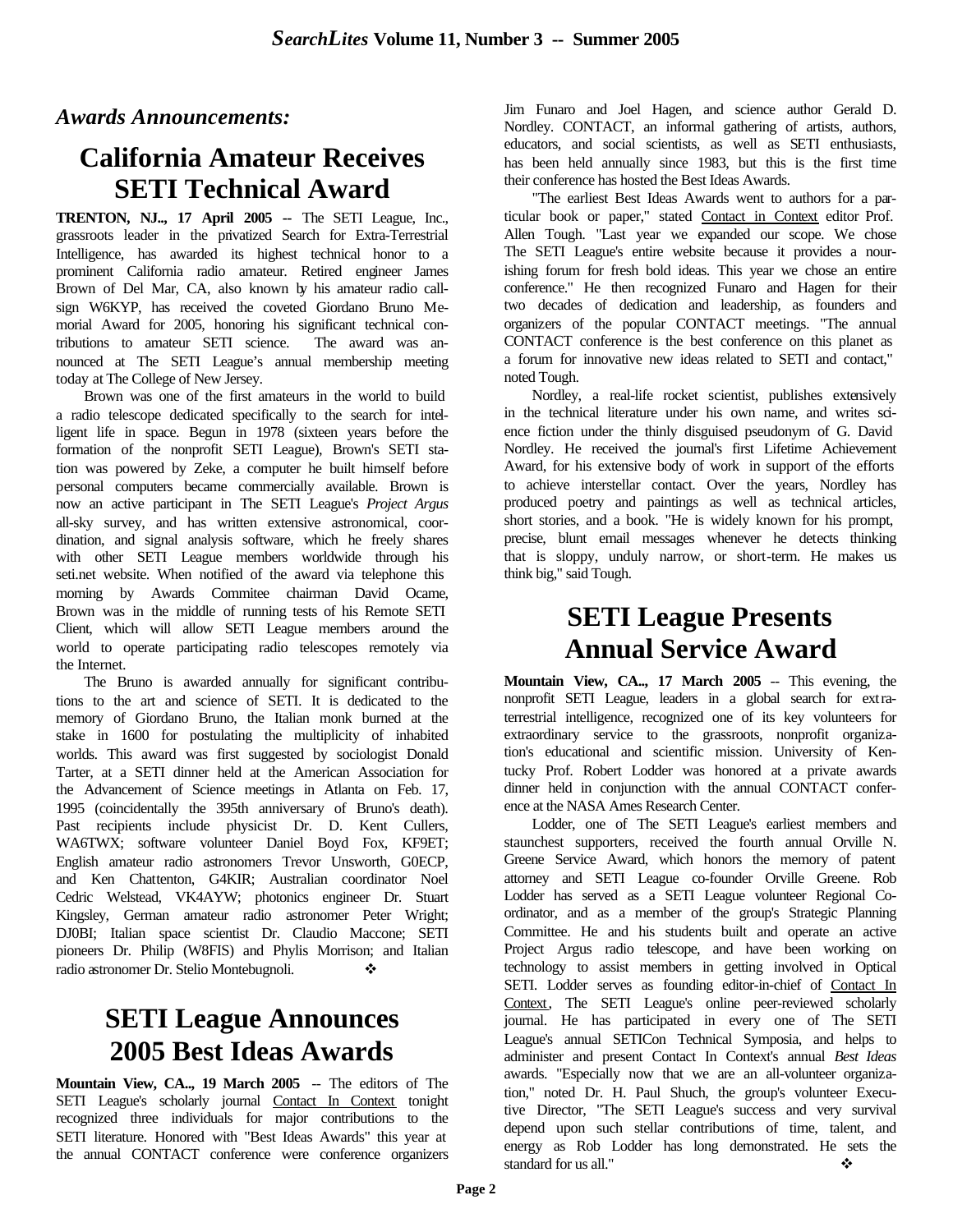# **An Open Letter to Would-Be Transmitters by David Brin**

Hello. My name is David Brin. I am an astronomer who is better known as an author of books such as *The Postman* (filmed by Kevin Costner in 1998) and *The Transparent Society*.

I am also a member of the Transmissions from Earth subcommittee of the International Academy of Astronautics SETI Permanent Study Group (http://iaaseti.org), the advisory body that has been charged with working out protocols and conventions having to do with the Search for Extraterrestrial Intelligence, or SETI. This study group has drafted and circulated the main internationally accepted documents concerning recommended standards for researchers and others who might receive or initiate contact by radio or other means with extrasolar civilizations.

I am writing to inform you that this subcommittee exists. A Protocol exists. And since you have announced an intention to beam messages from Earth into interstellar space, you may wish to familiarize yourself with these matters. What you propose to do comes under the category of "active SETI" and it has implications of which you may not be aware.

While this is not an official or majority point of view, a number of members of the subcommittee have called for a moratorium when it comes to deliberate beaming of messages from Earth at detection levels significantly above background. The matter - controversial both inside the committee and outside - is still being debated. In any event, enough prestigious scholars and scientists have expressed concern that it might seem reasonable to ask that you pause a little and consider.

At present there is a limited range of ways that Earth civilization has become detectable. A common belief holds that TV broadcasts have already screeched loudly enough for all to hear, but this fable has been disproved. Beyond a few light years, these signals - and even military radar beams - fade into background.

It is narrowly targeted beams that will far more likely call attention to our planet. Should we transmit such beams while knowing absolutely nothing about the situation out there?

Everybody has a favorite opinion about what interstellar civilizations will be like. Hollywood portrays bizarre threats. Many others feel that advanced societies will naturally be benign. These unproved opinions are not at issue.

What is at issue is the presumption that a few people may commit our world down a no-return road, without taking any time to discuss the matter with others who have pondered deeply on this subject, and who might shed light on the possibilities, both good and bad.

While smiling at the ingenuity and entertainment value of this public relations gambit, I am also hoping that you will consider dipping a little deeper into the subject. There may be ways to get the effect you desire, while still behaving as responsible citizens of a tiny planet, all alone in a dark and unknown wilderness.

With cordial regards,

David Brin www.davidbrin.com →

# **Event Horizon**

SearchLites' readers are apprised of the following conferences and meetings at which SETI-related information will be presented. League members are invited to check our World Wide Web site (www.setileague.org) under *Event Horizon*, or email to us at info@setileague.org, to obtain further details. Members are also encouraged to send in information about upcoming events of which we may be unaware.

#### **May 27 - 30, 2005**: *Balticon 39*, Baltimore MD.

**June 3 - 5, 2005**: *Rochester Hamfest*, Rochester NY.

**June 19 - 21, 2005**: *Society of Amateur Radio Astronomers* Conference, NRAO Green Bank WV.

**July 28 - 31, 2005**: *Universus 2005*, Osservatorio Astronomico Scientifico Gian Camillo Gloriosi, Montecorvino Rovella, Salerno, Italy.

**July 28 - 31, 2005**: *Central States VHF Conference*, Colorado Springs CO.

**August 4 - 8, 2005**: *Interaction* World Science Fiction Convention, Glasgow, Scotland UK.

**September 23 - 25, 2005**: *Mid Atlantic VHF Conference and Hamarama*, Wrightstown PA.

**October 8 - 9, 2005**: *AMSAT Space Symposium* Lafayette LA.

**October 17 - 21, 2005**: *56th International Astronautical Congress*, Fukuoka, Japan.

**October 27 - 30, 2005**: *Microwave Update*, Cerritos CA.

**April 22, 2006, 0000 UTC - 2359 UTC**: Eighth annual SETI League Ham Radio QSO Party, 14.204, 21.306, and 28.408 MHz.

**April 30, 2005:** Twelfth Annual *SETI League Annual Meeting and SETICon06 Technical Symposium*, SETI League Headquarters, Little Ferry NJ.

**June 2006 (dates TBA)**: *Society of Amateur Radio Astronomers* Conference, NRAO Green Bank WV.

**July 2006 (dates TBA)**: *Central States VHF Conference*, Minneapolis MN.

**August 23 - 27, 2006**: *L.A.Con IV* World Science Fiction Convention, Los Angeles, CA.

**September 8 - 10, 2006**: EuroSETI06, in conjunction with the Fourth International Congress for Radio Astronomy, Heppenheim Germany.

**September, 2006 (dates TBA)**: *57th International Astronautical Congress*, Valencia Spain.

**April 21, 2007, 0000 UTC - 2359 UTC**: Eighth annual SETI League Ham Radio QSO Party, 14.204, 21.306, and 28.408 MHz.

**June 2007 (dates TBA)**: *Society of Amateur Radio Astronomers* Conference, NRAO Green Bank WV.

**July 26 - 29, 2007**: *Central States VHF Conference*, San Antonio TX.

**August 30 - September 3, 2007**: *65th World Science Fiction Convention*, Yokohama Japan.

**September, 2008 (dates TBA)**: *58th International Astronautical Congress*, Bangalore India.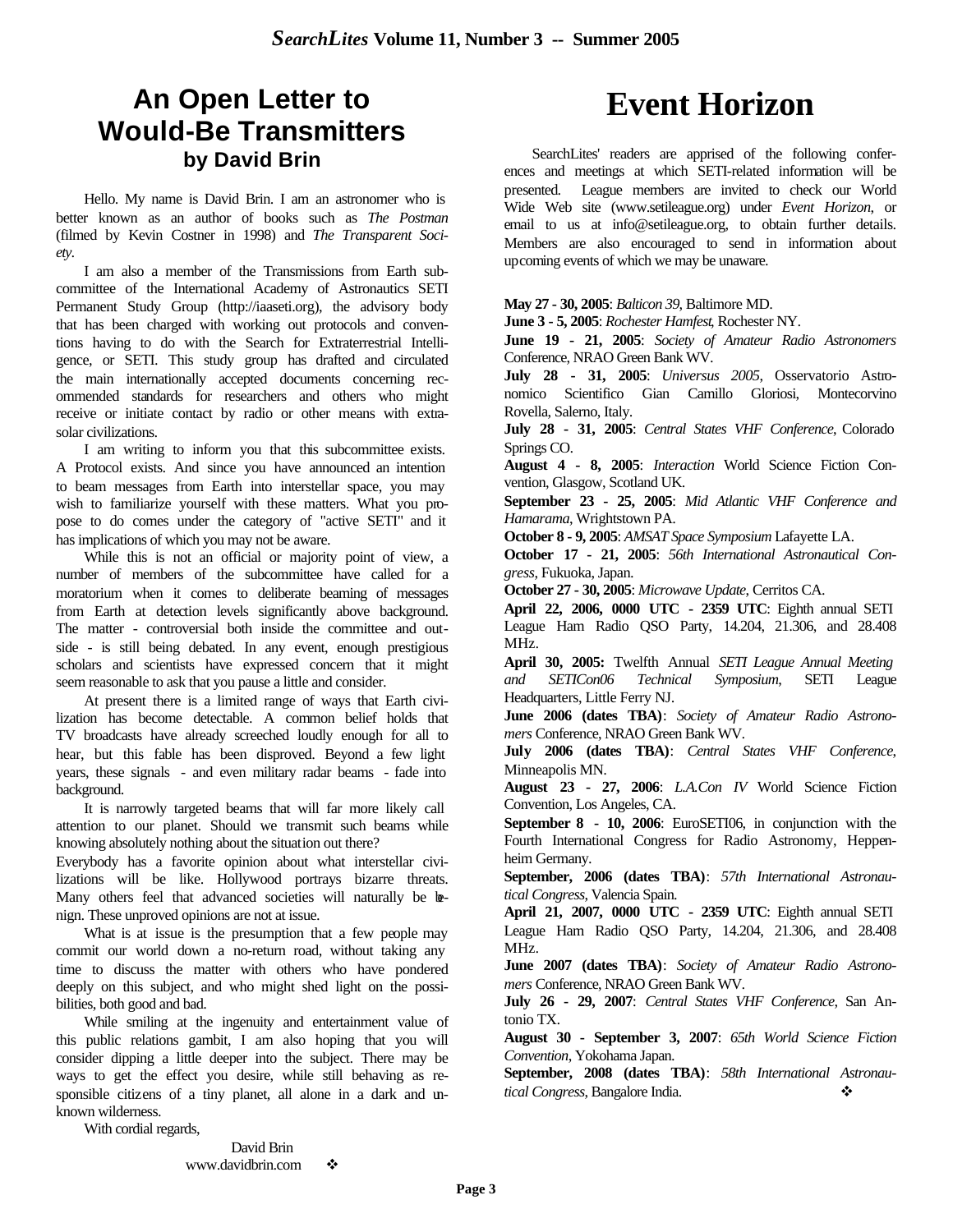# **Minutes of the Eleventh Annual Membership Meeting**

#### **17 April 2005, The College of New Jersey, Ewing, NJ**

#### **Call to Order**

The meeting was convened at 1004 hours EDT, in Armstrong Hall, The College of New Jersey, Ewing Township NJ, by Executive Director Dr. H. Paul Shuch. Eight SETI League members in good standing present. Our Bylaws requiring one percent of the current membership to be in attendance for the conduct of SETI League business, the above represents a quorum.

#### **Minutes of 2004 Membership Meeting**

The Minutes of the 2004 Membership Meeting having been previously posted to The SETI League's World Wide Web site, a motion was passed to accept the minutes as published.

#### **Treasurer's Report**

Presented jointly by the Executive Director and Secretary/Treasurer A. Heather Wood, covering the calendar year 2004 (unaudited).

- 1. Revenues: Dues and Contributions \$92,237, Interest Income \$52, Other \$2,642, Total \$94,931.
- 2. Expenses: Educational/Scientific Programs \$116,925, Management/General \$5,916, Fundraising \$1,365, Total \$124,206.
- 3. Revenues minus Expenses: (\$29,275) [a deficit].
- 4. End of 2004, SETI League account balances equalled \$7,166. End of 2003 balance was \$36,441.
- 5. 2005 Budget: Projected Revenues \$13,122, Program Expenses \$10,000, Management/General Expenses \$5,914, Fundraising Expenses \$1,365, Projected Deficit \$4,157, Projected Ending Balance \$3009.
- 6. The SETI League is undergoing an IRS audit for fiscal year 2003. No determination has yet been received.
- 7. This report was accepted by those present.

#### **Secretary's Report**

Flyers have been mailed to inquirers; hundreds were distributed at conventions, etc.

#### **Executive Director's Report – 2004 Program Service Accomplishments**

#### **(a) Science Programs:**

- Coordinated 127 Project Argus radio telescopes in 23 countries, built and operated by volunteers, logging an estimated 100,000 hours of astrophysical observations. Argus stations analyzed and cataloged several candidate signals during 2004.
- Operated W2ETI Moonbounce Beacon for 4 1/2 months, providing 1600 hours of free microwave

calibration signals to the world's amateur and professional radio telescopes.

- Provided Committee leadership (as co-chairman) to the SETI Permanent Study Group of the International Academy of Astronautics.
- 246 members contributed an additional 1,000 additional years of processing time to the SETI@home distributed computing experiment.
- Performed laboratory measurements to help refute a claim of extraterrestrial technology on Earth.

#### **(b) Technology Programs:**

- Designed and tested an analog power combiner circuit for the Very Small Array radio telescope prototype.
- Provided design consultation and proposal assistance to the Montecorvino SETI Telescope Array (MStar).
- Coordinated and archived four closed technical email lists.
- Inducted five more amateur radio astronomers into the Extra-Terrestrial Century Club.

#### **(c) Public Education Programs:**

- Conducted EuroSETI04, The SETI League's first European Technical Symposium, and published Proceedings on CD-ROM.
- Conducted SETICon04, The SETI League's fourth annual Technical Symposium, and published Proceedings on CD-ROM.
- Distributed 15 copies of "Tune In The Universe!", a radio amateur's guide to the Search for Extra-Terrestrial Intelligence.
- Distributed 7 print copies of "The SETI League Technical Manual."
- Executive Director delivered ten public lectures in four countries, on radio astronomy techniques and related SETI science.
- Published more than a dozen technical articles in the popular and scientific press.
- Published third issue of "Contact In Context," a Web-based peer-reviewed SETI scholarly journal.
- Provided webmastering services to the Society of Amateur Radio Astronomers, the International Academy of Astronautics SETI Permanent Study Group, and Invitation to ETI.

#### **(d) Media and Outreach Programs:**

- Published four issues of SearchLites, the quarterly newsletter of The SETI League, Inc.
- Coordinated and archived two open public email lists.
- Distributed six Press Releases and twelve Editorials to over 700 media outlets worldwide.
- Filed 52 weekly updates to The SETI League's extensive website, bringing its total document count to over 2800 pages.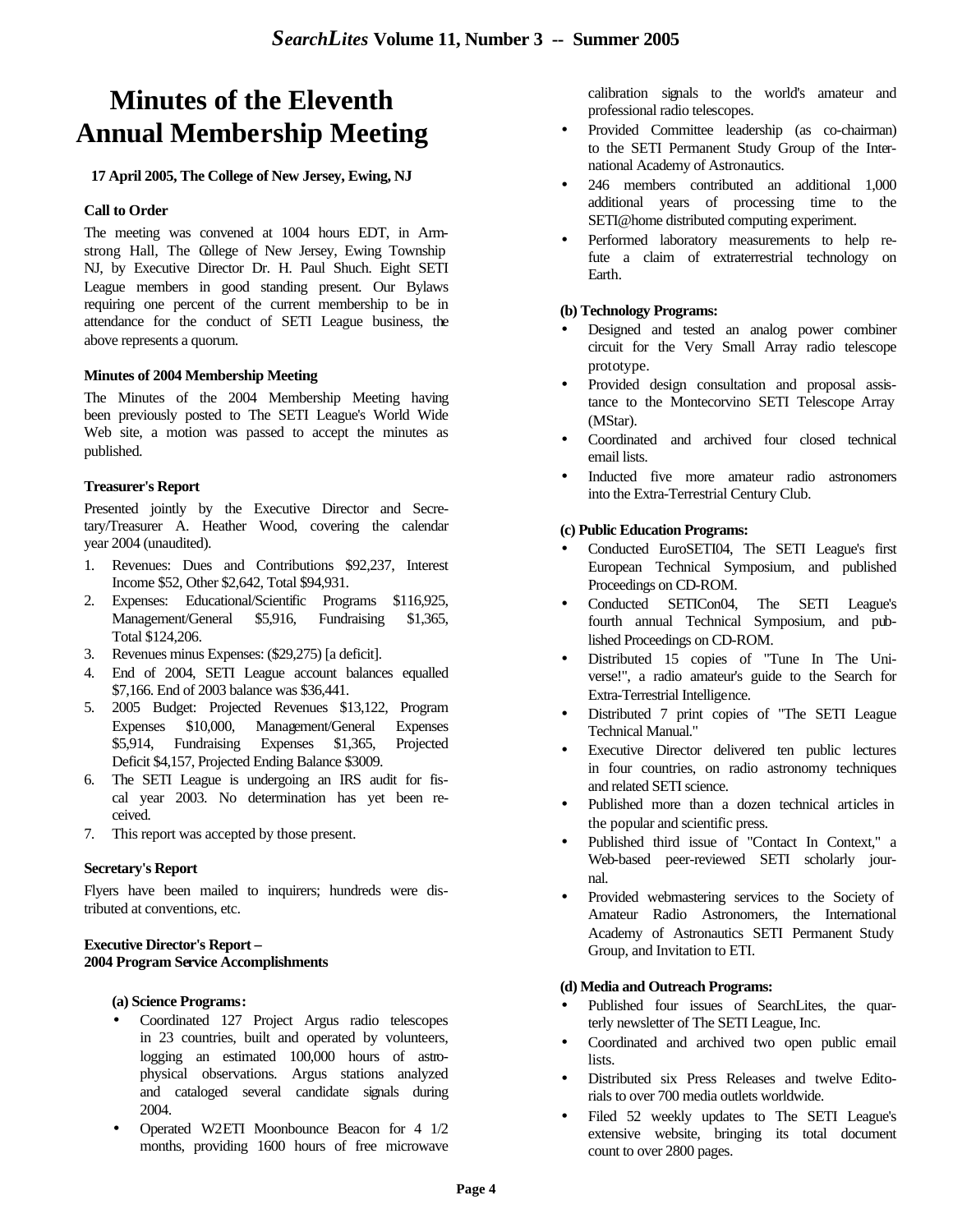- 65 volunteer Regional Coordinators in 49 countries conducted a dozen print and broadcast media briefings and interviews.
- Executive Director granted print media and broadcast interviews in the US, Canada, Italy, and Germany.
- Presented the tenth annual Giordano Bruno Memorial Award, the third annual Orville N. Greene Service Award, four Best Ideas Awards, and twelve SETI SuperStar Awards.

#### **Committee Reports**

#### • **Awards Committee**

Report by chairman Dave Ocame.

During the year, 12 websites have received the SETI SuperStar Award.

Three finalists each were nominated for the Bruno and OG Awards, and one each award presented.

#### • **Legal Services Committee**

Report presented by Executive Director H. Paul Shuch, on behalf of Chairman Steve Carver (not present).

Our three trade/service marks were renewed for an additional five years, at a fee of \$300 each. Steve Carver is providing his time and legal services *pro bono*.

- **Strategic Planning, Membership Services, Finance, Hardware, and Software Committees** No report.
- **Internet Services Committee** Report by Richard Factor:
	- No major changes.

#### • **EME Committee**

Report delivered jointly by Richard Factor and chairman Dr. Allen Katz:

The amplifier, after running for three months without interruption then began to degrade. Allen Katz volunteered an intern to inspect it. After some discussion on repairing the old amp, Richard said he would look for a new amp unless Steve Kostro at Down East Microwave thinks the old one can be fixed. New antennae are a possibility: moving to yagis.

#### • **Very Small Array Committee**

Report delivered by Dr. Shuch:

Only small progress due to lack of funds. The preamp has been built Richard found some matched FETs on eBay. There is the possibility of a federal grant through Rob Lodder. A quote has been received for 32 matched LNAs at \$150 each. After this, the next phase is the coax.

#### **Old Business**

No old business items pending.

#### **New Business**

The 800 phone number was discussed (800-TAU-SETI). At approximately \$30 per month, it was decided to retain it.

A member requested a return to the previous SETICon format, with papers etc. Paul detailed the jobs that such a conference entailed:

- Conference Chair
- Facilities Chair
- Hotel Liaison
- Program Chair
- Proceedings Editor
- Publicity Chair
- Prize Chair
- Vendor Liaison
- Banquet Chair
- Hospitality Coordinator
- Registration Chair
- Marketing Coordinator
- Green Room Coordinator
- Awards Chair
- Audio-Visual Chair
- GoH Gopher

After some discussion, it was decided that the 2006 AGM will be held on 30 April 2006 at the SETI League offices in Little Ferry. Efforts will be made to return to the full conference format. Heather agreed to be Conference chair.

#### **Good and Welfare**

The Bruno award was presented by Awards Chair David Ocame (via telephone) to James Brown.

#### **Adjournment**

The Annual Membership Meeting was adjourned by the Executive Director at 1127 hours EDT on 17 April 2005.

The annual Board of Trustees meeting occurred immediately afterward. All members in good standing were invited to attend. The only business conducted at that meeting was Election of Officers, as follows:

President - Richard Factor Secretary/Treasurer - A. Heather Wood Executive Director - H. Paul Shuch, serving on a volunteer basis.

Respectfully submitted, A. Heather Wood, Secretary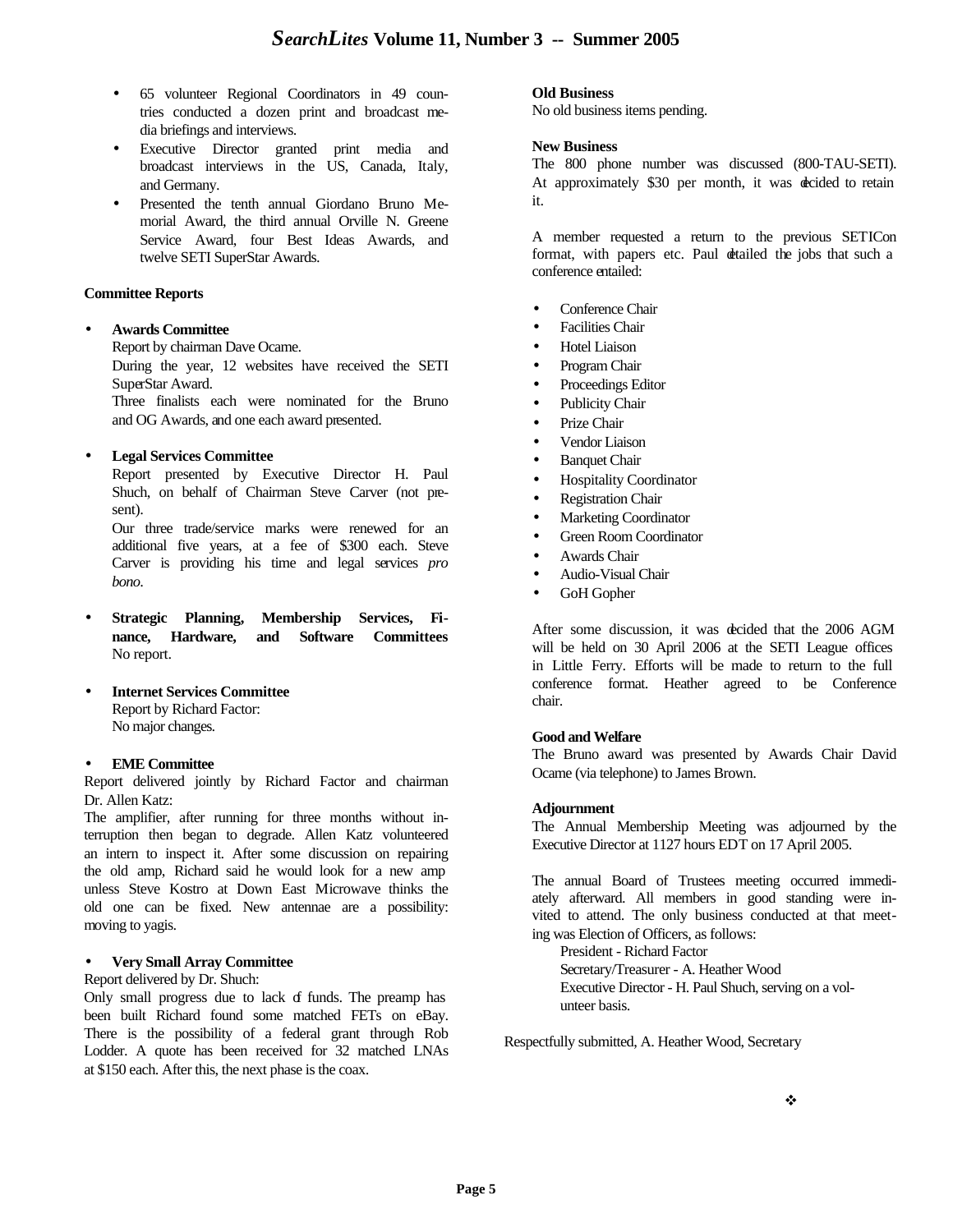### *Remembering:*

### **Prof. Philip Morrison**

**by H. Paul Shuch, Executive Director**

**Monday, 25 April 2005…** It grieves me to report the passing of a legend, and an honored friend. I have just been informed by his son Bert that Professor Philip Morrison, coauthor of the world's first serious scientific paper on SETI, passed away quietly at home on Friday, 22 April 2005. He was 89 years of age.

Dr. Philip Morrison, Institute Professor and Professor of Physics at the Massachusetts Institute of Technology, was a distinguished theoretical astrophysicist and a pioneer in the search for extraterrestrial intelligence through radio communication. He authored scores of books, produced television documentaries, and lectured tirelessly around the world, despite the physical limitations imposed upon him by Post-Polio Syndrome. In one of his many roles as a science educator, D. Morrison served on the Board of Advisors for the television science series NOVA. In another, he was columnist and book reviewer for Scientific American. In yet a third, it was Phil Morrison who chaired NASA's early study groups on SETI.

Along with most of the bright young physicists of his generation, Phil Morrison spent the war years working on the Manhattan Project, the development of the first atomic bomb. Unlike many of his Los Alamos colleagues, he went on to become a staunch pacifist, anti-war activist, opponent to nuclear proliferation, and a co-founder of the Federation of American Scientists. I asked him, just a few years ago, if he regretted his wartime activities. "On the whole, no," was his paradoxical reply. "At the time, we believed Germany was close to developing an atomic bomb. Even when they failed to do so, ending the war with Japan remained a priority. The regrettable bombings of Hiroshima and Nagasaki did bring that conflict to an end, and saved countless tens of thousands of lives on both sides. My only regret is the dark period that followed."

Undeniably one of the patriarchs of SETI, Professor Morrison had long since gone inactive on the ham bands when in 1959 he coauthored "Searching for Interstellar Communications" in the British science journal *Nature.* His boyhood interest in Amateur Radio had motivated his interest in exploring the feasibility of microwaves for interstellar communication. During SETI's Golden Age, he inspired a whole generation of engineers and scientists, including the founders of The SETI League, to think beyond human limitations.

On a personal note, my own SETI interests were motivated by following in Phil Morrison's footsteps (albeit from a distance of 30 years). As an EE undergraduate at the Carnegie Institute of Technology, I had the privilege of operating W3NKI, the campus ham radio station he had founded three decades prior. From Carnegie Tech, Phil went on to earn a Ph.D. from the University of California, Berkeley. Many years later, so did I. Phil encouraged my SETI League efforts from the start. He did me great the honor of writing the jacket blurb for my hypertext book "Tune In The Universe!" (Copyright ©

2001, ARRL), contributed generously to The SETI League of his time and financial resources, and over the years became a close friend and mentor.

Phil Morrison is remembered as much for his modesty as for his energy. Nearly a decade back, on November 7, my wife Muriel and I happened to be in Cambridge MA, where I was to interview that year's crop of outstanding MIT and Harvard graduate students. We rang up Phil's wife and longtime collaborator, the late Phylis Morrison, and asked if we could get together. She immediately suggested their favorite Japanese restaurant, where we met, dined, and talked until closing time, whereupon Phil insisted on picking up the check. From the restaurant, the four of us went to the Morrison's modest Cambridge flat, where we proceeded to sit up half the night, engaging in one of the free-wheeling and intellectually stimulating conversations for which the Morrisons were noted.

A week later, having returned home, I began working on an essay which was to include a mention of Phil and his contributions to the art and science of SETI. In order to get my facts straight, I thumbed my well-worn copy of David Swift's "SETI Pioneers" to Phil's biography, and was shocked to read his date of birth: 7 November 1915. We had spent the whole evening of his eightieth birthday together, and neither Phil nor Phylis had said a word about it!

I rang up Phil, and asked, "Why didn't you tell me it was your birthday?"

He replied, "Because if you had known, you might not have come."

My last telephone conversation with Phil Morrison occurred seven weeks ago, following the death of my own father (they were of the same generation). I expressed concern for Phil's health, and we made plans to celebrate his 90th birthday, next November 7th. A father figure to many of us, Phil Morrison's death leaves a void that can never be filled - but I feel compelled to try. When I grow up, I want to be Phil Morrison.



**Prof. Morrison and Dr. Shuch regale each other with their ham radio adventures, at the 1996 BioAstronomy Conference in Italy.**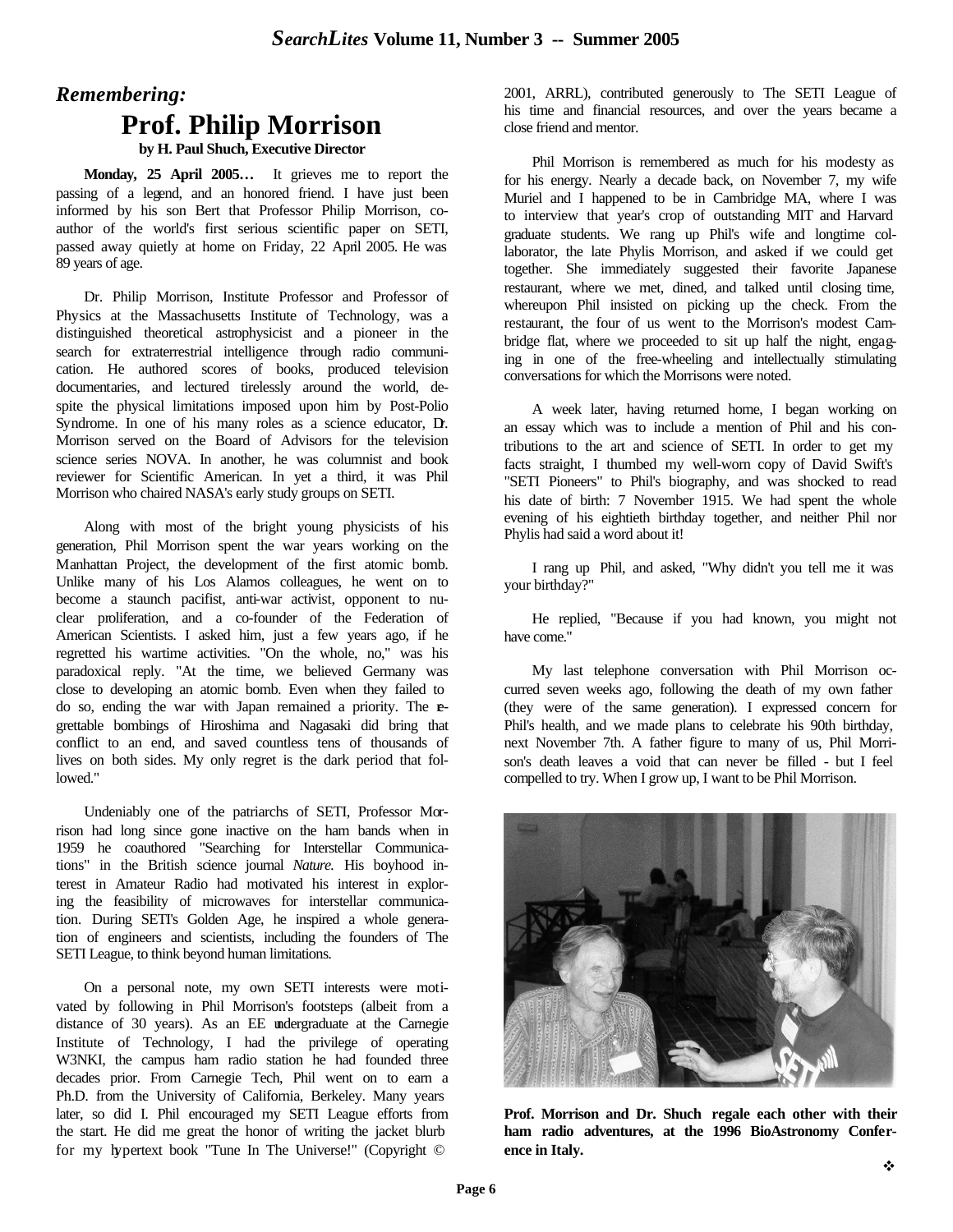# *Ask Dr. SETI:*  **Why Water-Based Life?**

#### **Dear Dr. SETI:**

*All contemporary astrobilogy research seems to focus on water-based life. For example, a planet is described as being in the habitable zone of its star if its surface temperature is consistent with the existence of liquid water. Just because life on Earth is water-based doesn't mean all life in the Universe will be. Why are you restricting your studies to water planets alone?* 

*A student Toronto*

#### **The Doctor Responds:**

There are three possible answers to this very important question: a short one, a long one, and a flippant one. The short answer is that *we* are water-based life, therefore we know for certain that water-based life is possible. That some other basis for life might be possible is, at this point, only speculation.

The long answer involves the need for a solvent to sustain life, if for no other reason than to act as a transport mechanism for fuel (i.e., to carry an energy source throughout the organism, and to help dispose of waste products). There are at least five desirable characteristics of such a solvent, for the purpose of supporting life:

- 1. It should maintain a liquid state over a wide range of temperatures. That is, the spread between its freezing and its boiling points should be as great as possible. (Water, as you know, remains liquid over a 100 degree C range. That's among the widest liquid-state ranges of known sovents, which seems ideal for the purpose stated.)
- 2. It should be rather polar. A molecule with a "positive" and a "negative" side can form bonds more easily than an electrically symmetrical one. (Water is indeed quite highly polar.)
- 3. It should have high surface tension. The ability to glom together in drops, to climb plant stalks through capillary action, and to pool together and flow are all useful for biological processes. (Water does have high surface tension, as you can easily observe any time it is raining.)
- 4. It should be less dense in the solid than in the liquid state. An ocean that freezes from the bottom up will likely kill all life that may have emerged within it. (Water ice floats on top of liquid water, permitting life to flourish below frozen lakes.)

5. It, or its building materials, should be readily available. (Water is made from hydrogen and oxygen. Hydrogen is the most abundant element in the Universe, and oxygen is right up there among the top ten.)

The flippant answer actually raises another question. Water-based life is, in essence, life as we know it. We know exactly how to look for life as we know it. But how do we look for life as we don't know it? *We just don't know!*

Of course, all three of these answers apply to *organic* life. If we start talking about *inorganic* (non-biological) lifeforms, such as intelligent machines, then all bets are off.  $\bullet$ 

### **Arecibo's Range**

#### **Dear Dr. SETI:**

*I am writing a research paper about the Oort Cloud and I was wondering if you would tell me how many light years or kilometers the Arecibo Telescope can see into space?* 

*A Student (via email)*

#### **The Doctor Responds:**

There's no easy answer to that question, because the Arecibo radio telescope is only one half (the receive part) of a communications link. The transmit side of the link is the particular signal being observed, and its strength will determine range. If I asked you at what distance you could see a light, wouldn't you ask whether I meant a flashlight or a searchlight?

For extremely powerful emitters (such as quasars) it should be possible for Arecibo to receive over many billions of light years. Weaker emitters (say, interstellar hydrogen clouds) are detectable over hundreds to thousands of light years.

Frank Drake once calculated that as a telecommunications facility, Arecibo could communicate with its theoretical twin anywhere in the Milky Way galaxy. That 100,000 light year range seems overly optimistic to me. When I ran the numbers, I came up with a more modest result of perhaps 10,000 LY (still a substantial distance).

A few years ago, the Arecibo radio observatory was able to recover the ten-Watt microwave beacon aboard the Pioneer 10 spacecraft, out beyond the obit of Pluto. Today, however, that particular signal from beyond the edge of our solar system is no longer detectable at Arecibo, or anywhere else on Earth.

Used as a planetary radar, Arecibo has mapped the Moon and Venus, but not the outer planets. So take your pick as to the nature of the source, and that will help you to determine Arecibo's range.  $\bullet$